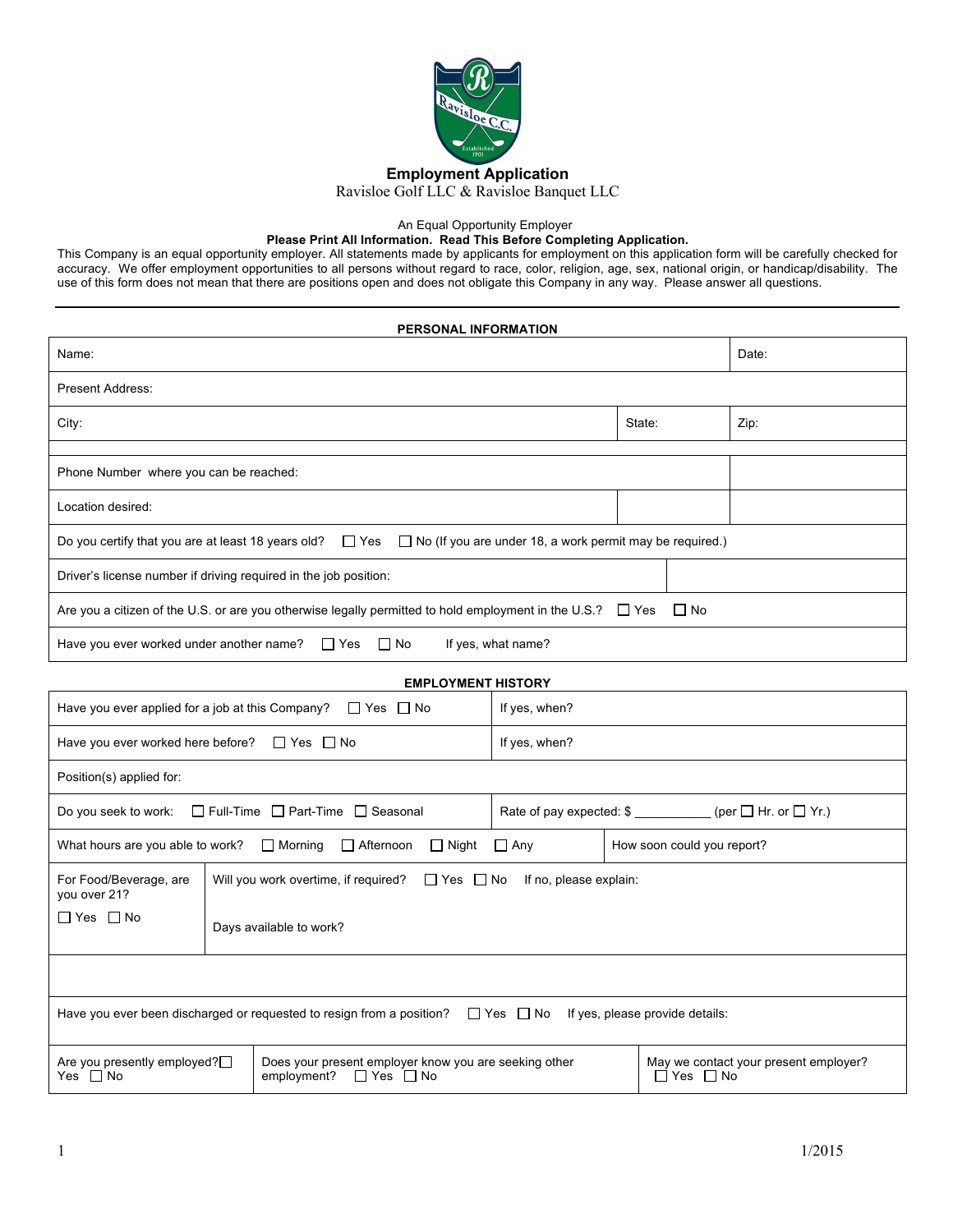Do you have available transportation to work?  $\Box$  Yes  $\Box$  No

| <b>EDUCATIONAL INFORMATION</b>                                                |                                                            |                                                              |                                           |                        |                                   |                                   |                       |               |  |
|-------------------------------------------------------------------------------|------------------------------------------------------------|--------------------------------------------------------------|-------------------------------------------|------------------------|-----------------------------------|-----------------------------------|-----------------------|---------------|--|
| School                                                                        |                                                            | Name & Address                                               |                                           | <b>Course of Study</b> |                                   | Years<br><b>Attended</b>          |                       | <b>Degree</b> |  |
| Elementary                                                                    |                                                            |                                                              |                                           |                        |                                   |                                   |                       | <b>XXXXX</b>  |  |
| <b>High School</b>                                                            |                                                            |                                                              |                                           |                        |                                   |                                   | $\Box$ Yes            | $\Box$ No     |  |
| College                                                                       |                                                            |                                                              |                                           |                        |                                   |                                   | $\Box$ Yes<br>Degree: | $\Box$ No     |  |
| Post Graduate                                                                 |                                                            |                                                              |                                           |                        |                                   |                                   | Degree:               | □ Yes □ No    |  |
| Correspondence, Night<br>School, GED, Trade School                            |                                                            |                                                              |                                           |                        |                                   |                                   |                       |               |  |
| PRIOR WORK RECORD<br>List last three (3) employers starting with most recent: |                                                            |                                                              |                                           |                        |                                   |                                   |                       |               |  |
| Most Recent Employer Name:                                                    |                                                            |                                                              |                                           |                        |                                   |                                   |                       |               |  |
| Address:                                                                      |                                                            |                                                              |                                           |                        | Phone:                            |                                   |                       |               |  |
| City:                                                                         |                                                            |                                                              |                                           |                        | State:                            |                                   |                       | Zip:          |  |
| Position:                                                                     |                                                            |                                                              |                                           | Supervisor:            |                                   |                                   |                       |               |  |
| Date<br>Hired:                                                                | <b>Starting Salary</b><br>Date<br>or Rate of Pay:<br>Left: |                                                              |                                           |                        | Salary or Pay<br>Rate at Leaving: |                                   |                       |               |  |
| Reason for leaving:                                                           |                                                            |                                                              |                                           |                        |                                   |                                   |                       |               |  |
|                                                                               |                                                            | Summarize the type of work performed & job responsibilities: |                                           |                        |                                   |                                   |                       |               |  |
| Prior Employer Name:                                                          |                                                            |                                                              |                                           |                        |                                   |                                   |                       |               |  |
| Address:                                                                      |                                                            |                                                              |                                           |                        | Phone:                            |                                   |                       |               |  |
| City:                                                                         |                                                            |                                                              |                                           |                        | State:                            |                                   | Zip:                  |               |  |
| Position:                                                                     |                                                            |                                                              |                                           | Supervisor:            |                                   |                                   |                       |               |  |
| Date<br>Hired:                                                                | <b>Starting Salary</b><br>Date<br>or Rate of Pay:<br>Left: |                                                              |                                           |                        | Salary or Pay<br>Rate at Leaving: |                                   |                       |               |  |
| Reason for leaving:                                                           |                                                            |                                                              |                                           |                        |                                   |                                   |                       |               |  |
| Summarize the type of work performed & job responsibilities:                  |                                                            |                                                              |                                           |                        |                                   |                                   |                       |               |  |
| Prior Employer Name:                                                          |                                                            |                                                              |                                           |                        |                                   |                                   |                       |               |  |
| Address:                                                                      |                                                            |                                                              |                                           |                        | Phone:                            |                                   |                       |               |  |
| City:                                                                         |                                                            |                                                              |                                           |                        | State:                            |                                   | Zip:                  |               |  |
| Position:                                                                     |                                                            |                                                              |                                           | Supervisor:            |                                   |                                   |                       |               |  |
| Date<br>Hired:                                                                |                                                            | Date<br>Left:                                                | <b>Starting Salary</b><br>or Rate of Pay: |                        |                                   | Salary or Pay<br>Rate at Leaving: |                       |               |  |
| Reason for leaving:                                                           |                                                            |                                                              |                                           |                        |                                   |                                   |                       |               |  |
| Summarize the type of work performed & job responsibilities:                  |                                                            |                                                              |                                           |                        |                                   |                                   |                       |               |  |
|                                                                               |                                                            |                                                              |                                           |                        |                                   |                                   |                       |               |  |